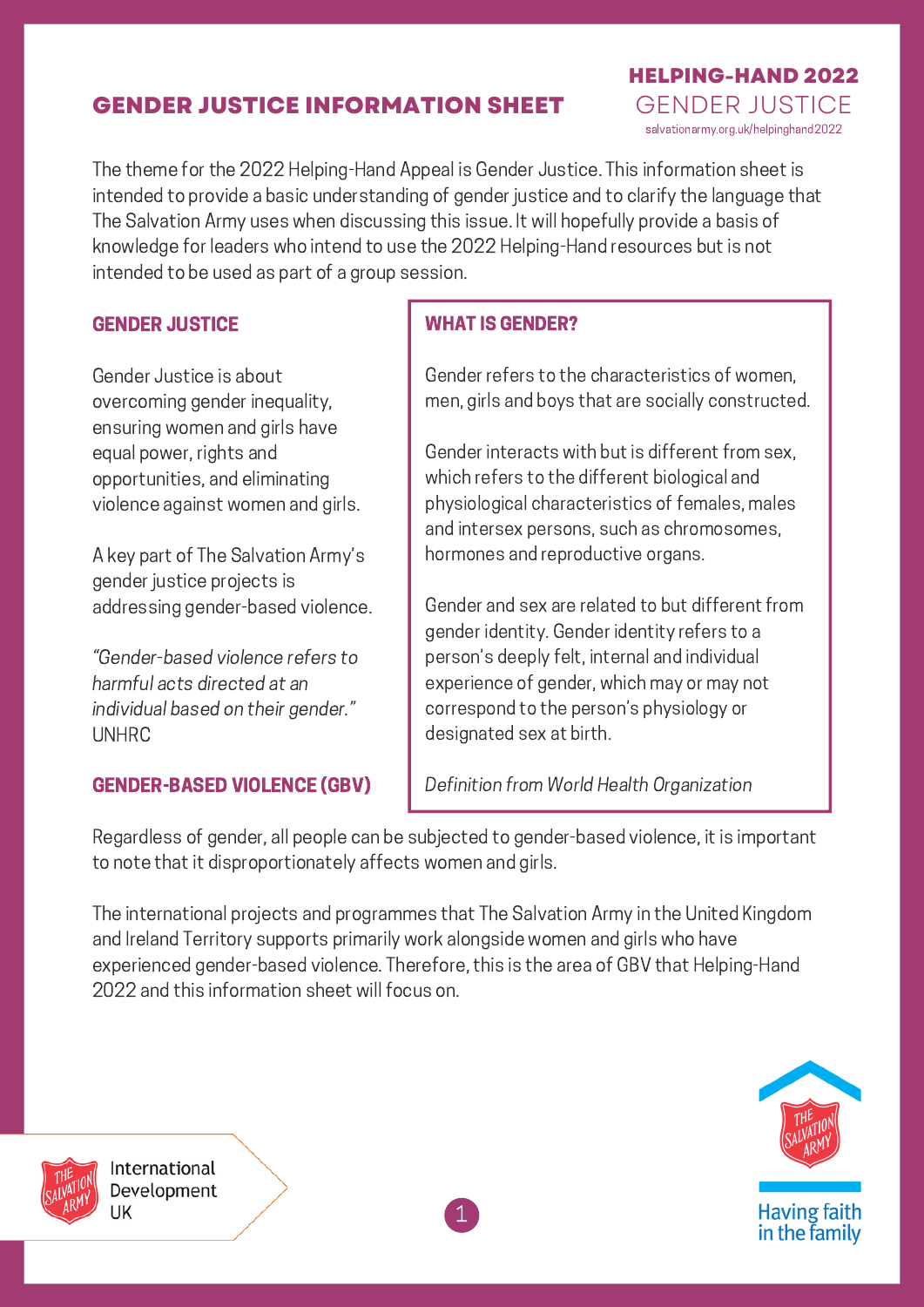### GENDER-BASED VIOLENCE: KEY POINTS

- GBV refers to violence, or the threat of violence, against women and girls, by individuals, communities and institutions.
- GBV violates women's and girls' human rights, constrains their choices and negatively impacts on their ability to participate in, contribute to and benefit from development.
- It is a human rights issue that affects a woman's physical, emotional, psychological and social wellbeing.
- A woman of any age, class, economic status or culture group may experience gender-based violence during her lifetime.
- Research shows that while gender-based violence crosses all socio-economic groups, women living in poverty are disproportionately affected.
- There are many forms of gender-based violence including domestic violence, sexual abuse, forced early marriage, trafficking, female genital mutilation and sexual exploitation, amongst others (see below for further information).

### GBV AROUND THE WORLD

Women are not passive victims; rather, they actively try to find ways to maximise the safety of themselves and their children. A woman's response to abuse is often limited by the options available to her. Women in low- and middle-income countries note that the stigma linked to being unmarried can be a barrier to leaving a relationship. Other barriers include lack of economic independence, lack of family/community support, hope that the man will change, fear of worse violence.

Though violence has always been present, the world does not have to accept it as an inevitable part of human life. Factors that contribute to violence can be addressed. Attitude and behaviour can be changed. Social, economic, political and cultural conditions can be changed. Violence can be prevented.

### WHAT LANGUAGE TO USE

- Domestic violence: This term has become synonymous with violence between couples. However, it also refers to violence amongst members of the family more broadly. This can include towards intimate partners, children, grandparents, and extended family etc.
- Survivor (not 'victim'): It is important to avoid the victimisation of people we know or meet who have experienced violence, and to recognise their strengths, agency and path of recovery.



International Development UK

2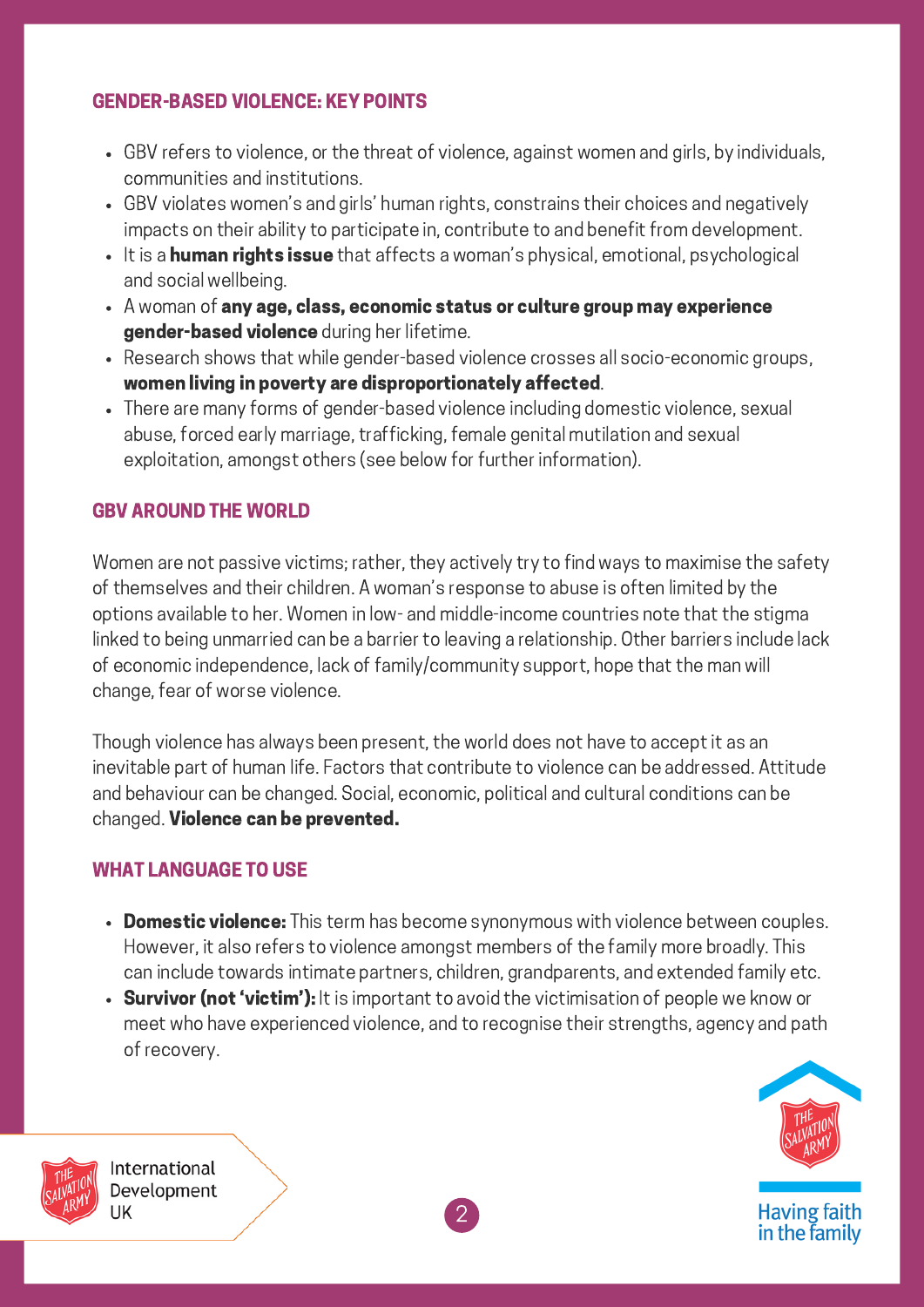• Prostitution Trade (not just 'prostitution'): Prostitution is a trade. It should be recognised in terms of supply and demand of sexual acts, not as a profession. In general, the trade disproportionately benefits the buyer or the profiteers, and not the woman who is being prostituted.

# FORMS OF GENDER-BASED VIOLENCE

### Intimate Partner Violence (IPV)

IPV refers to any behaviour within an intimate relationship that causes physical, psychological or sexual harm to those in the relationship, such as acts of physical violence, sexual violence, emotional abuse or controlling behaviour.

IPV is viewed as a man's right to inflict punishment on his wife in Bangladesh, Cambodia, India, Mexico, Nigeria, Papua New Guinea, Tanzania and Zimbabwe and Pakistan, among others. Men might discipline their wives with violence when she fails in her role or oversteps her limits, to show her who is boss and/or to discourage further transgressions. In many developing countries, due to cultural and religious reinforcement many women also believe that men have the right to discipline them in certain situations.

# Early and/or Forced Marriage (EFM)

EFM refers to any marriage performed without the valid consent of one or both parties, in which physical or emotional trauma is a factor. Early marriage includes children under the age of 18.

One in three girls in the developing world are married before they reach adulthood. This often means that they are no longer able to get or continue an education. Other consequences of EFM include social isolation, violence and early pregnancy. "More than an estimated 22,000 airls a vear are dving from pregnancy and childbirth resulting from child marriage." $^{\rm 1}$ 

### Honour-Based Violence (HBV)

HBV is violence committed within the context of the extended family which is motivated by a perceived need to restore standing within the community presumed to have been lost through the behaviour of the victim. Most victims of HBV are women or girls, although men may also be at risk.

Women and girls may lose honour through expressions of autonomy, particularly if this autonomy occurs within the area of sexuality.





International Development UK

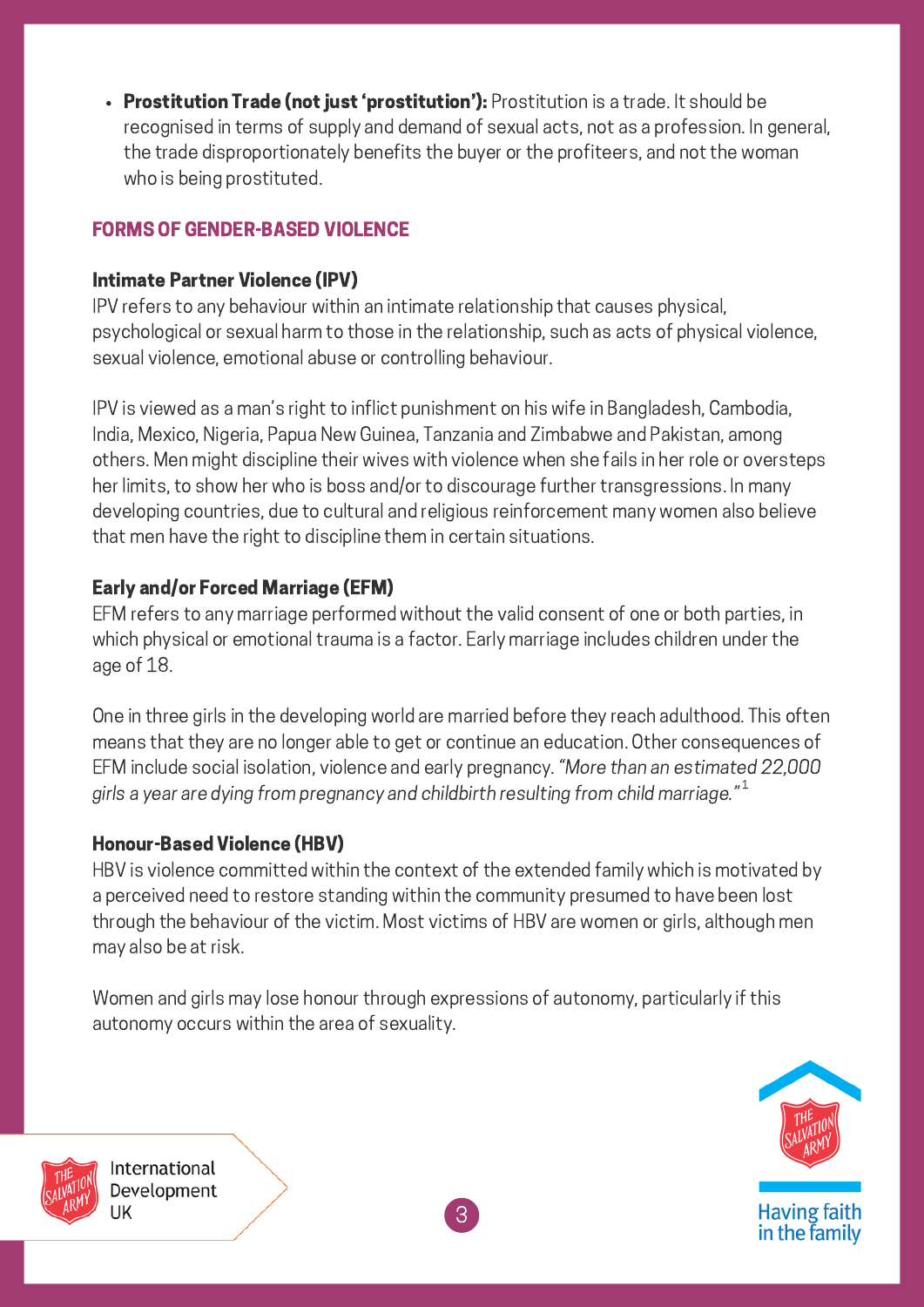Some common triggers for HBV include:

- Refusing an arranged marriage
- Having a relationship outside the approved group
- Reporting domestic violence
- Attempting to divorce
- Pushing for custody of children after divorce

### Female genital mutilation (FGM)

Female genital mutilation/cutting (FGM) is the partial or full cutting of a girl's clitoris and labia, for non-medical reasons, nearly always on minors between 4 and 12 years old. The procedure can cause severe bleeding, infection, infertility and even death. FGM can have devastating physical, psychological and social consequences for the rest of girls' lives.

## Prostitution Trade

The prostitution trade is a form of violence against women. It is not natural or inevitable but an exploitation of women and girls as a result of inequality.

Several factors can force a woman into the prostitution trade, such as violence in the family, economic pressures, or because they are tricked. However, these are not the cause of prostitution. The cause is the demand from men to buy sex which stems from a patriarchal belief that devalues and objectifies women.

Women who are exploited through the prostitution trade, particularly in developing countries, are at increased risk of HIV/Aids, sexually transmitted diseases, physical violence, unwanted pregnancy and forced unsafe abortions. Many women develop drug addictions and the associated side effects as they are forced to take drugs either for compliance or, for example in Bangladesh, to make them put on weight and increase their desirability to men.

# HOW IS THE SALVATION ARMY RESPONDING?

We believe that a world where women are not only able to exist safely but are also given the freedom to flourish is good for everyone.

The Salvation Army in the United Kingdom and Ireland Territory provides financial and technical support for projects in Argentina and Bangladesh and is working alongside The Salvation Army in South Africa as it develops its gender justice work.



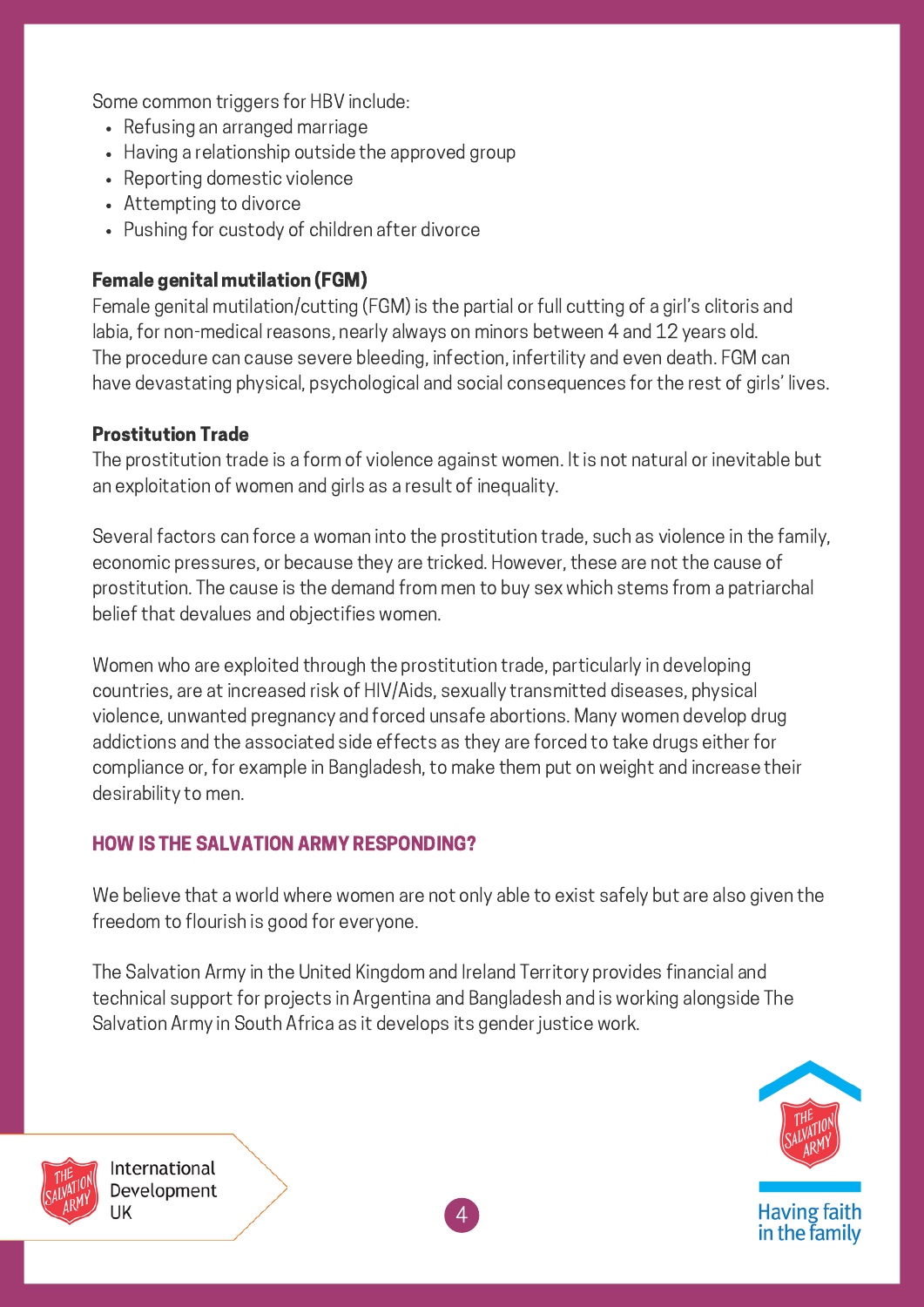#### Argentina

In Tres Arroyos, Argentina, The Salvation Army supports women who have experienced or are currently experiencing domestic abuse. In this safe space women are welcomed, listened to and supported through their journey. The Salvation Army facilitates group therapy sessions with the support of a psychologist. Women are invited to share their experiences in a supportive and non-judgemental setting and have the opportunity to collectively find personal solutions and ways of breaking the cycle of abuse they are in. Here, women have found solidarity and sanctuary.

Another element to the project is engaging children who have experienced violence at home. Through play-based learning, children learn non-violent responses to various situations – aiming to break the cycle of violence in their families.

### Bangladesh

The Salvation Army is working to support women who have been sold into or entered the brothels of Jessore, Bangladesh. Journeying alongside women to improve human rights knowledge and literacy, providing education options for children and opportunities for alternative income. Alongside this, The Salvation Army also works with communities to prevent women and girls from entering brothels, raising awareness of women's rights and addressing issues such as early marriage.

### South Africa

The Salvation Army in South Africa have employed a gender violence specialist who is advising and guiding the territory on their gender violence response. In the next few years she will also lead a gender justice project in the territory.

# SUSTAINABLE DEVELOPMENT GOALS (SDGs)

The Salvation Army is working to address a number of the SDGs across all of its international development projects. The Gender Justice projects relate particularly to SDG 5 - Achieve gender equality and empower all women and girls.

There are several targets under this SDG, and we are intentionally contributing towards the following targets in the work that we do:

- Ending all forms of discrimination against all women and girls everywhere.
- Eliminate all forms of violence against all women and girls in the public and private spheres, including trafficking and sexual and other types of exploitation.
- Eliminate all harmful practices, such as child, early and forced marriage and female genital mutilation.



Having faith<br>in the family